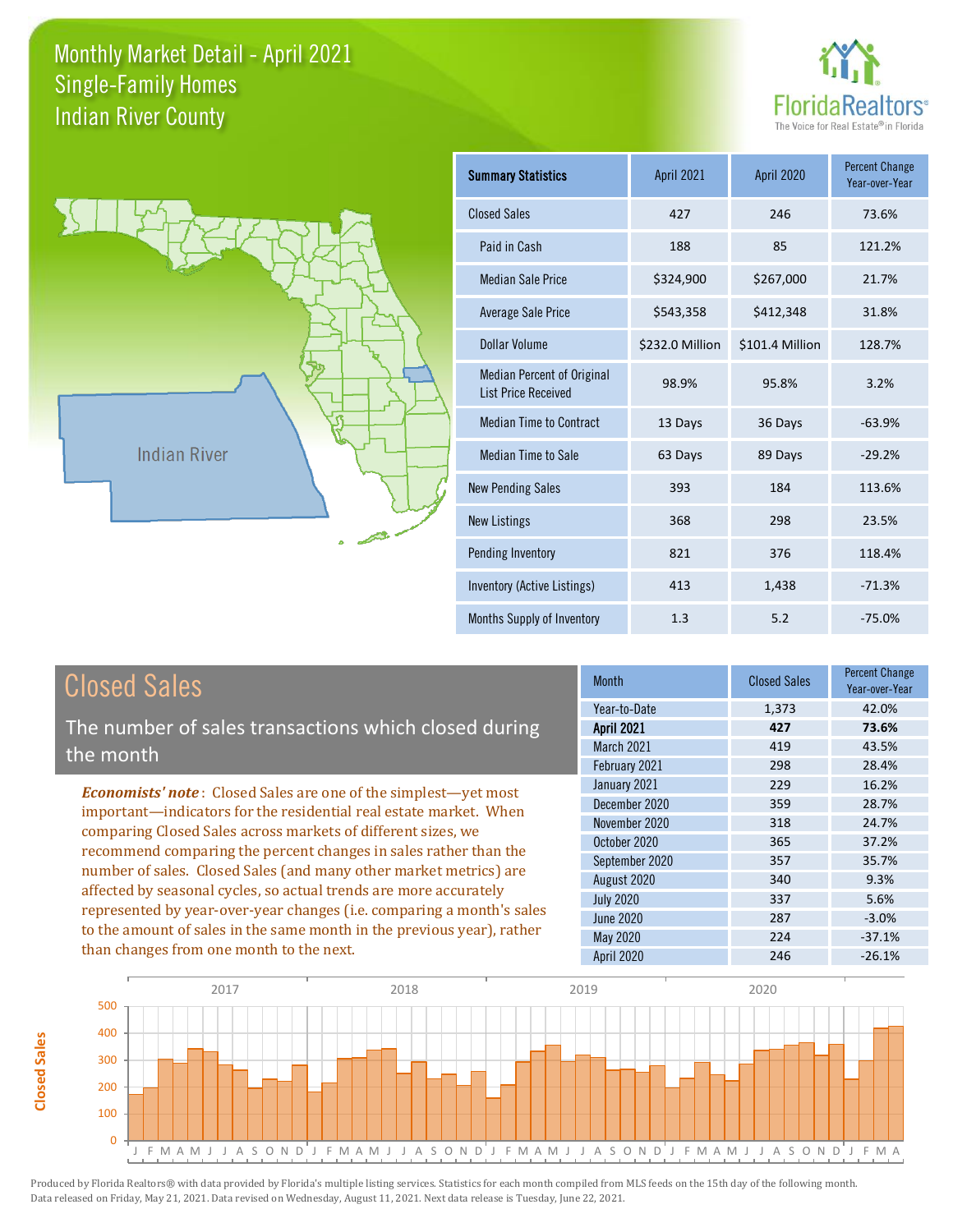this statistic should be interpreted with care.



94 -3.1%

| Cash Sales                                                                     | <b>Month</b>      | <b>Cash Sales</b> | <b>Percent Change</b><br>Year-over-Year |
|--------------------------------------------------------------------------------|-------------------|-------------------|-----------------------------------------|
|                                                                                | Year-to-Date      | 599               | 56.4%                                   |
| The number of Closed Sales during the month in which                           | <b>April 2021</b> | 188               | 121.2%                                  |
| buyers exclusively paid in cash                                                | March 2021        | 189               | 60.2%                                   |
|                                                                                | February 2021     | 123               | 21.8%                                   |
|                                                                                | January 2021      | 99                | 25.3%                                   |
|                                                                                | December 2020     | 135               | 35.0%                                   |
| <b>Economists' note:</b> Cash Sales can be a useful indicator of the extent to | November 2020     | 111               | 22.0%                                   |
| which investors are participating in the market. Why? Investors are            | October 2020      | 126               | 24.8%                                   |
| far more likely to have the funds to purchase a home available up front,       | September 2020    | 81                | $-4.7%$                                 |
| whereas the typical homebuyer requires a mortgage or some other                | August 2020       | 102               | $-15.0%$                                |
| form of financing. There are, of course, many possible exceptions, so          | <b>July 2020</b>  | 100               | $-11.5%$                                |

J F M A M J J A S O N D J F M A M J J A S O N D J F M A M J J A S O N D J F M A M J J A S O N D J F M A 0 50 100 150 200 2017 2018 2019 2020

#### Cash Sales as a Percentage of Closed Sales

The percentage of Closed Sales during the month which were Cash Sales

*Economists' note* : This statistic is simply another way of viewing Cash Sales. The remaining percentages of Closed Sales (i.e. those not paid fully in cash) each month involved some sort of financing, such as mortgages, owner/seller financing, assumed loans, etc.

| Month             | <b>Percent of Closed</b><br>Sales Paid in Cash | <b>Percent Change</b><br>Year-over-Year |
|-------------------|------------------------------------------------|-----------------------------------------|
| Year-to-Date      | 43.6%                                          | 10.1%                                   |
| <b>April 2021</b> | 44.0%                                          | 27.2%                                   |
| March 2021        | 45.1%                                          | 11.6%                                   |
| February 2021     | 41.3%                                          | $-5.1%$                                 |
| January 2021      | 43.2%                                          | 7.7%                                    |
| December 2020     | 37.6%                                          | 5.0%                                    |
| November 2020     | 34.9%                                          | $-2.2%$                                 |
| October 2020      | 34.5%                                          | $-9.2%$                                 |
| September 2020    | 22.7%                                          | $-29.7%$                                |
| August 2020       | 30.0%                                          | $-22.3%$                                |
| <b>July 2020</b>  | 29.7%                                          | $-16.1%$                                |
| <b>June 2020</b>  | 32.8%                                          | 0.0%                                    |
| <b>May 2020</b>   | 31.3%                                          | $-18.1%$                                |
| <b>April 2020</b> | 34.6%                                          | $-16.4%$                                |

April 2020 85 -38.4%

May 2020 70 -48.5%

June 2020

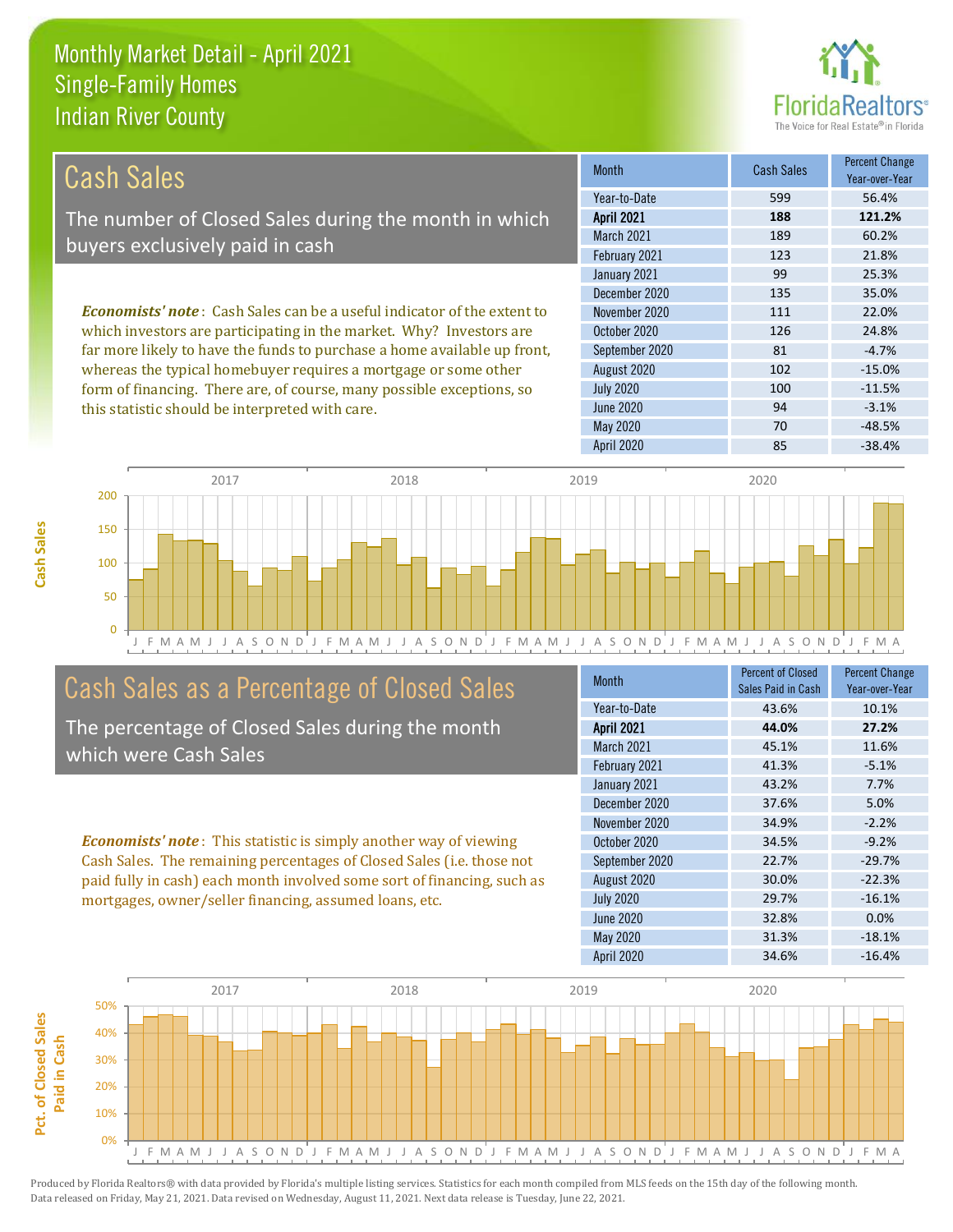

#### Month Median Sale Price Percent Change Year-over-Year April 2021 **\$324,900 21.7%** Year-to-Date \$310,000 19.2% September 2020 \$265,000 \$265,000 March 2021 **\$330,123** 23.4% February 2021 **\$287,792** 10.7% November 2020 **\$282,075** 13.1% October 2020 \$275,990 11.9% January 2021 **\$293,000** 22.1% December 2020 \$298,000 11.8% August 2020 \$265,000 8.2% July 2020 \$257,221 2.9% June 2020 **\$265,000** \$265,000 6.0% May 2020 \$267,500 2.3% *Economists' note* : Median Sale Price is our preferred summary statistic for price activity because, unlike Average Sale Price, Median Sale Price is not sensitive to high sale prices for small numbers of homes that may not be characteristic of the market area. Keep in mind that median price trends over time are not always solely caused by changes in the general value of local real estate. Median sale price only reflects the values of the homes that *sold* each month, and the mix of the types of homes that sell can change over time. Median Sale Price The median sale price reported for the month (i.e. 50% of sales were above and 50% of sales were below)



#### Average Sale Price

The average sale price reported for the month (i.e. total sales in dollars divided by the number of sales)

*Economists' note* : Usually, we prefer Median Sale Price over Average Sale Price as a summary statistic for home prices. However, Average Sale Price does have its uses—particularly when it is analyzed alongside the Median Sale Price. For one, the relative difference between the two statistics can provide some insight into the market for higher-end homes in an area.

| Month             | <b>Average Sale Price</b> | <b>Percent Change</b><br>Year-over-Year |
|-------------------|---------------------------|-----------------------------------------|
| Year-to-Date      | \$490,449                 | 15.7%                                   |
| <b>April 2021</b> | \$543,358                 | 31.8%                                   |
| <b>March 2021</b> | \$518,247                 | 18.9%                                   |
| February 2021     | \$426,946                 | 10.8%                                   |
| January 2021      | \$423,567                 | $-9.1%$                                 |
| December 2020     | \$484,313                 | 22.3%                                   |
| November 2020     | \$446,153                 | 22.5%                                   |
| October 2020      | \$388,560                 | 19.6%                                   |
| September 2020    | \$389,307                 | 18.8%                                   |
| August 2020       | \$385,760                 | 25.7%                                   |
| <b>July 2020</b>  | \$546,623                 | 60.3%                                   |
| <b>June 2020</b>  | \$355,729                 | $-2.0%$                                 |
| May 2020          | \$371,338                 | $-4.2%$                                 |
| April 2020        | \$412,348                 | 8.8%                                    |

April 2020 \$267,000 4.7%

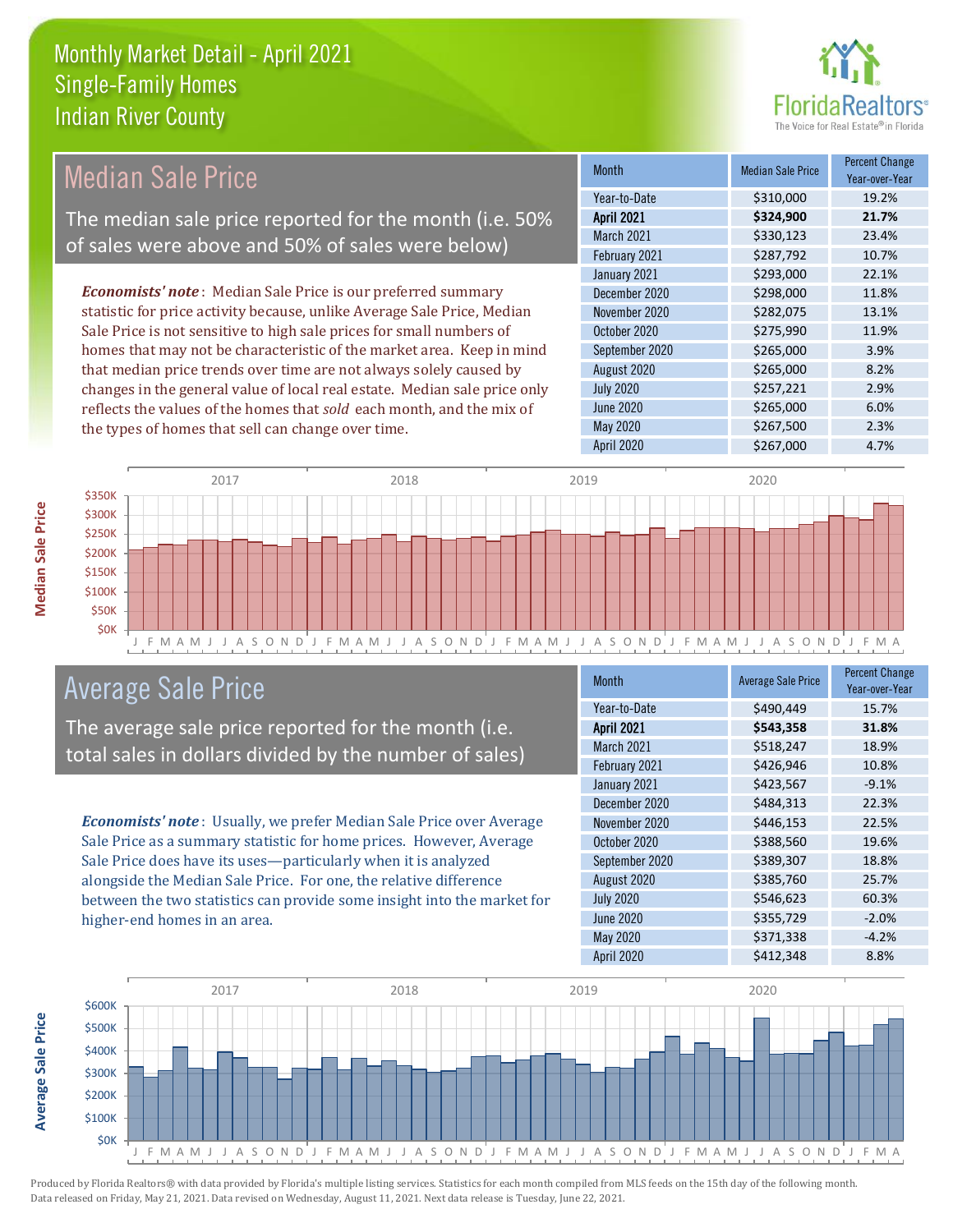

#### Dollar Volume

The sum of the sale prices for all sales which closed during the month

*Economists' note* : Dollar Volume is simply the sum of all sale prices in a given time period, and can quickly be calculated by multiplying Closed Sales by Average Sale Price. It is a strong indicator of the health of the real estate industry in a market, and is of particular interest to real estate professionals, investors, analysts, and government agencies. Potential home sellers and home buyers, on the other hand, will likely be better served by paying attention to trends in the two components of Dollar Volume (i.e. sales and prices) individually.

| Month             | <b>Dollar Volume</b> | <b>Percent Change</b><br>Year-over-Year |
|-------------------|----------------------|-----------------------------------------|
| Year-to-Date      | \$673.4 Million      | 64.3%                                   |
| <b>April 2021</b> | \$232.0 Million      | 128.7%                                  |
| March 2021        | \$217.1 Million      | 70.7%                                   |
| February 2021     | \$127.2 Million      | 42.3%                                   |
| January 2021      | \$97.0 Million       | 5.7%                                    |
| December 2020     | \$173.9 Million      | 57.4%                                   |
| November 2020     | \$141.9 Million      | 52.7%                                   |
| October 2020      | \$141.8 Million      | 64.1%                                   |
| September 2020    | \$139.0 Million      | 61.2%                                   |
| August 2020       | \$131.2 Million      | 37.4%                                   |
| <b>July 2020</b>  | \$184.2 Million      | 69.4%                                   |
| <b>June 2020</b>  | \$102.1 Million      | $-5.0%$                                 |
| <b>May 2020</b>   | \$83.2 Million       | $-39.7%$                                |
| April 2020        | \$101.4 Million      | $-19.6%$                                |



#### Median Percent of Original List Price Received

The median of the sale price (as a percentage of the original list price) across all properties selling during the month

*Economists' note* : The Median Percent of Original List Price Received is useful as an indicator of market recovery, since it typically rises as buyers realize that the market may be moving away from them and they need to match the selling price (or better it) in order to get a contract on the house. This is usually the last measure to indicate a market has shifted from down to up, so it is what we would call a *lagging* indicator.

| <b>Month</b>      | Med. Pct. of Orig.<br><b>List Price Received</b> | <b>Percent Change</b><br>Year-over-Year |
|-------------------|--------------------------------------------------|-----------------------------------------|
| Year-to-Date      | 98.3%                                            | 2.7%                                    |
| <b>April 2021</b> | 98.9%                                            | 3.2%                                    |
| March 2021        | 98.9%                                            | 4.1%                                    |
| February 2021     | 97.6%                                            | 1.8%                                    |
| January 2021      | 97.6%                                            | 2.5%                                    |
| December 2020     | 97.4%                                            | 1.8%                                    |
| November 2020     | 97.9%                                            | 2.0%                                    |
| October 2020      | 97.1%                                            | 1.6%                                    |
| September 2020    | 97.3%                                            | 1.6%                                    |
| August 2020       | 96.7%                                            | 1.6%                                    |
| <b>July 2020</b>  | 96.0%                                            | 0.3%                                    |
| <b>June 2020</b>  | 95.5%                                            | $-0.2%$                                 |
| <b>May 2020</b>   | 95.8%                                            | 0.8%                                    |
| April 2020        | 95.8%                                            | 1.6%                                    |

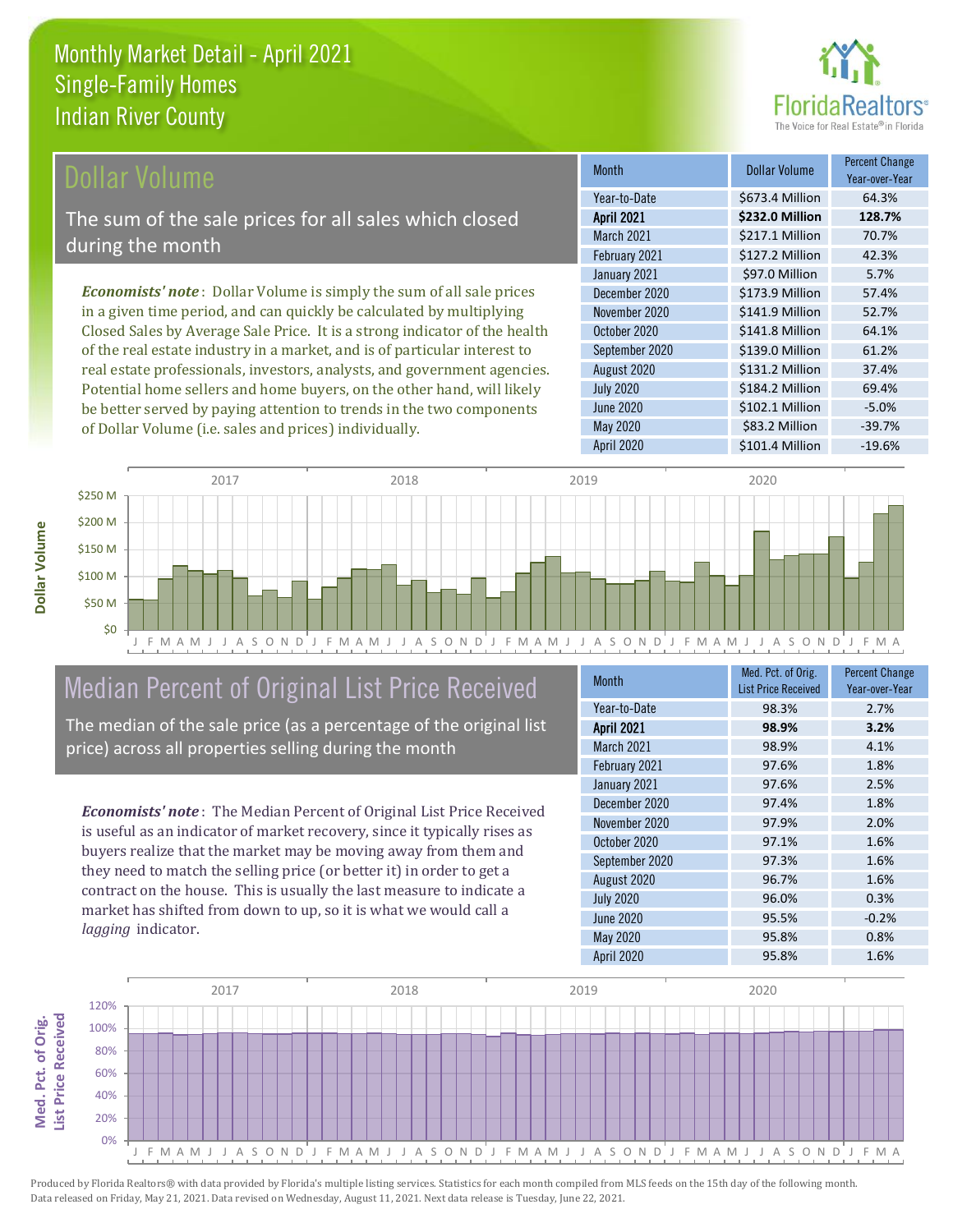

### **Median Time to Contract**

The median number of days between the listing date and contract date for all Closed Sales during the month

*Economists' note* : Like Time to Sale, Time to Contract is a measure of the length of the home selling process calculated for sales which closed during the month. The difference is that Time to Contract measures the number of days between the initial listing of a property and the signing of the contract which eventually led to the closing of the sale. When the gap between Median Time to Contract and Median Time to Sale grows, it is usually a sign of longer closing times and/or declining numbers of cash sales.

| <b>Month</b>      | Median Time to<br>Contract | <b>Percent Change</b><br>Year-over-Year |
|-------------------|----------------------------|-----------------------------------------|
| Year-to-Date      | 22 Days                    | $-58.5%$                                |
| <b>April 2021</b> | 13 Days                    | $-63.9%$                                |
| March 2021        | 22 Days                    | $-62.1%$                                |
| February 2021     | 28 Days                    | $-52.5%$                                |
| January 2021      | 27 Days                    | $-59.1%$                                |
| December 2020     | 27 Days                    | $-50.0%$                                |
| November 2020     | 28 Days                    | $-46.2%$                                |
| October 2020      | 37 Days                    | $-39.3%$                                |
| September 2020    | 41 Days                    | $-30.5%$                                |
| August 2020       | 52 Days                    | $-13.3%$                                |
| <b>July 2020</b>  | 73 Days                    | 9.0%                                    |
| <b>June 2020</b>  | 61 Days                    | 19.6%                                   |
| <b>May 2020</b>   | 42 Days                    | $-19.2%$                                |
| April 2020        | 36 Days                    | $-39.0%$                                |



#### Median Time to Sale

**Median Time to** 

**Median Time to** 

The median number of days between the listing date and closing date for all Closed Sales during the month

*Economists' note* : Time to Sale is a measure of the length of the home selling process, calculated as the number of days between the initial listing of a property and the closing of the sale. *Median* Time to Sale is the amount of time the "middle" property selling this month was on the market. That is, 50% of homes selling this month took *less* time to sell, and 50% of homes took *more* time to sell. Median Time to Sale gives a more accurate picture than Average Time to Sale, which can be skewed upward by small numbers of properties taking an abnormally long time to sell.

| <b>Month</b>      | <b>Median Time to Sale</b> | <b>Percent Change</b><br>Year-over-Year |
|-------------------|----------------------------|-----------------------------------------|
| Year-to-Date      | 72 Days                    | $-25.8%$                                |
| <b>April 2021</b> | 63 Days                    | $-29.2%$                                |
| <b>March 2021</b> | 77 Days                    | $-26.0%$                                |
| February 2021     | 78 Days                    | $-21.2%$                                |
| January 2021      | 78 Days                    | $-25.7%$                                |
| December 2020     | 77 Days                    | $-21.4%$                                |
| November 2020     | 69 Days                    | $-31.0%$                                |
| October 2020      | 88 Days                    | $-13.7%$                                |
| September 2020    | 90 Days                    | $-9.1%$                                 |
| August 2020       | 104 Days                   | 6.1%                                    |
| <b>July 2020</b>  | 119 Days                   | 11.2%                                   |
| <b>June 2020</b>  | 103 Days                   | 7.3%                                    |
| May 2020          | 90 Days                    | $-5.3%$                                 |
| April 2020        | 89 Days                    | $-10.1%$                                |

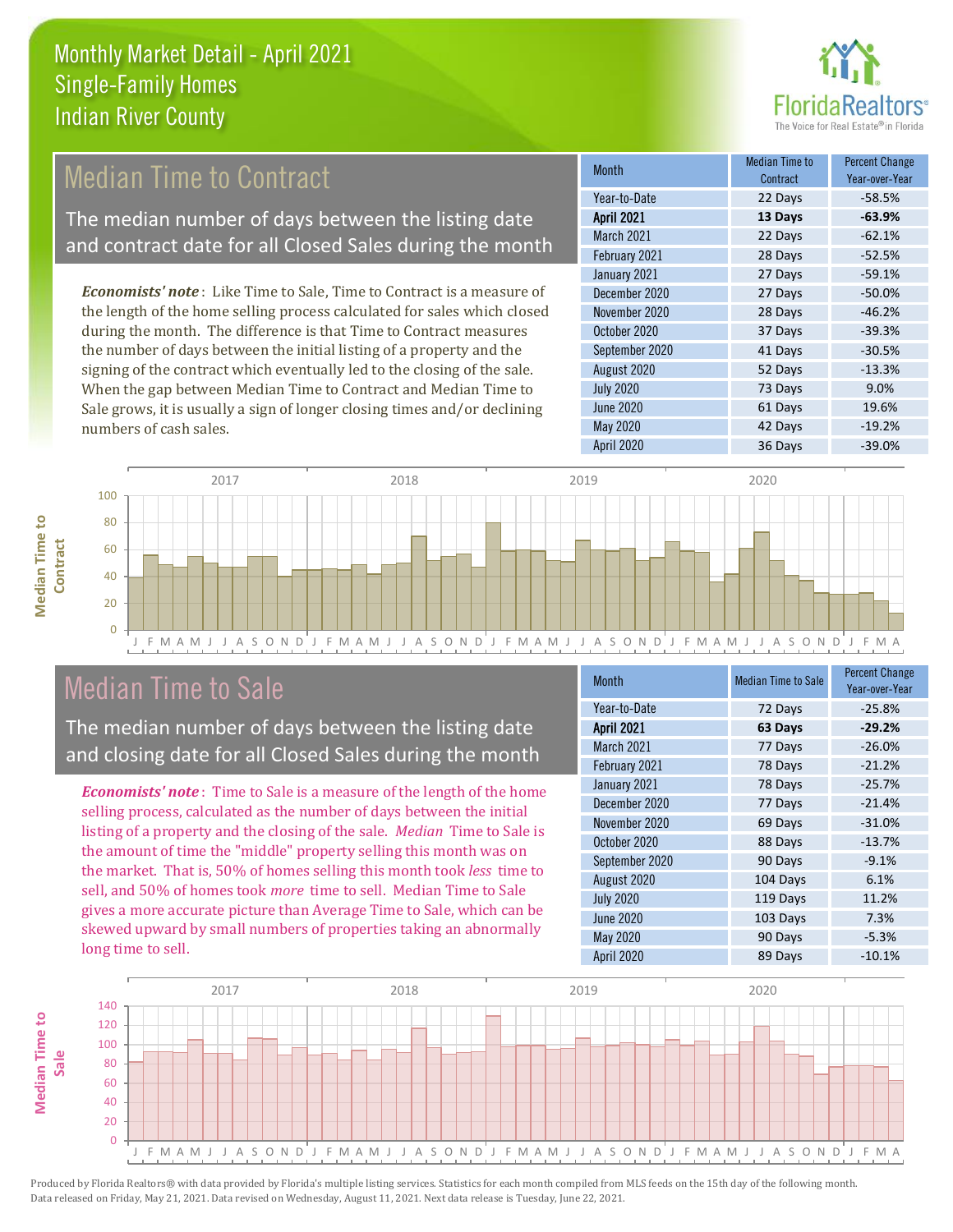distressed properties for sale.



| <b>New Pending Sales</b>                                                       | <b>Month</b>      | <b>New Pending Sales</b> | <b>Percent Change</b><br>Year-over-Year |
|--------------------------------------------------------------------------------|-------------------|--------------------------|-----------------------------------------|
|                                                                                | Year-to-Date      | 1.774                    | 56.3%                                   |
| The number of listed properties that went under                                | <b>April 2021</b> | 393                      | 113.6%                                  |
| contract during the month                                                      | <b>March 2021</b> | 490                      | 76.9%                                   |
|                                                                                | February 2021     | 474                      | 33.1%                                   |
|                                                                                | January 2021      | 417                      | 31.1%                                   |
| <b>Economists' note</b> : Because of the typical length of time it takes for a | December 2020     | 271                      | 27.2%                                   |
| sale to close, economists consider Pending Sales to be a decent                | November 2020     | 320                      | 24.5%                                   |
| indicator of potential future Closed Sales. It is important to bear in         | October 2020      | 399                      | 28.7%                                   |
| mind, however, that not all Pending Sales will be closed successfully.         | September 2020    | 368                      | 51.4%                                   |
| So, the effectiveness of Pending Sales as a future indicator of Closed         | August 2020       | 417                      | 35.4%                                   |
| Sales is susceptible to changes in market conditions such as the               | <b>July 2020</b>  | 377                      | 15.3%                                   |



## New Listings

The number of properties put onto the market during the month

availability of financing for homebuyers and the inventory of

*Economists' note* : New Listings tend to rise in delayed response to increasing prices, so they are often seen as a lagging indicator of market health. As prices rise, potential sellers raise their estimations of value—and in the most recent cycle, rising prices have freed up many potential sellers who were previously underwater on their mortgages. Note that in our calculations, we take care to not include properties that were recently taken off the market and quickly relisted, since these are not really *new* listings.

| <b>Month</b>      | <b>New Listings</b> | <b>Percent Change</b><br>Year-over-Year |
|-------------------|---------------------|-----------------------------------------|
| Year-to-Date      | 1,594               | 10.6%                                   |
| <b>April 2021</b> | 368                 | 23.5%                                   |
| March 2021        | 479                 | 36.9%                                   |
| February 2021     | 403                 | 12.3%                                   |
| January 2021      | 344                 | $-20.7%$                                |
| December 2020     | 263                 | 6.0%                                    |
| November 2020     | 298                 | $-19.9%$                                |
| October 2020      | 356                 | $-11.4%$                                |
| September 2020    | 358                 | 35.6%                                   |
| August 2020       | 321                 | 10.7%                                   |
| <b>July 2020</b>  | 327                 | $-15.1%$                                |
| <b>June 2020</b>  | 368                 | 21.1%                                   |
| <b>May 2020</b>   | 518                 | 36.3%                                   |
| April 2020        | 298                 | $-24.6%$                                |

June 2020 **403** 403 38.0% May 2020 386 -1.0% April 2020 184 -49.9%



**New Listings**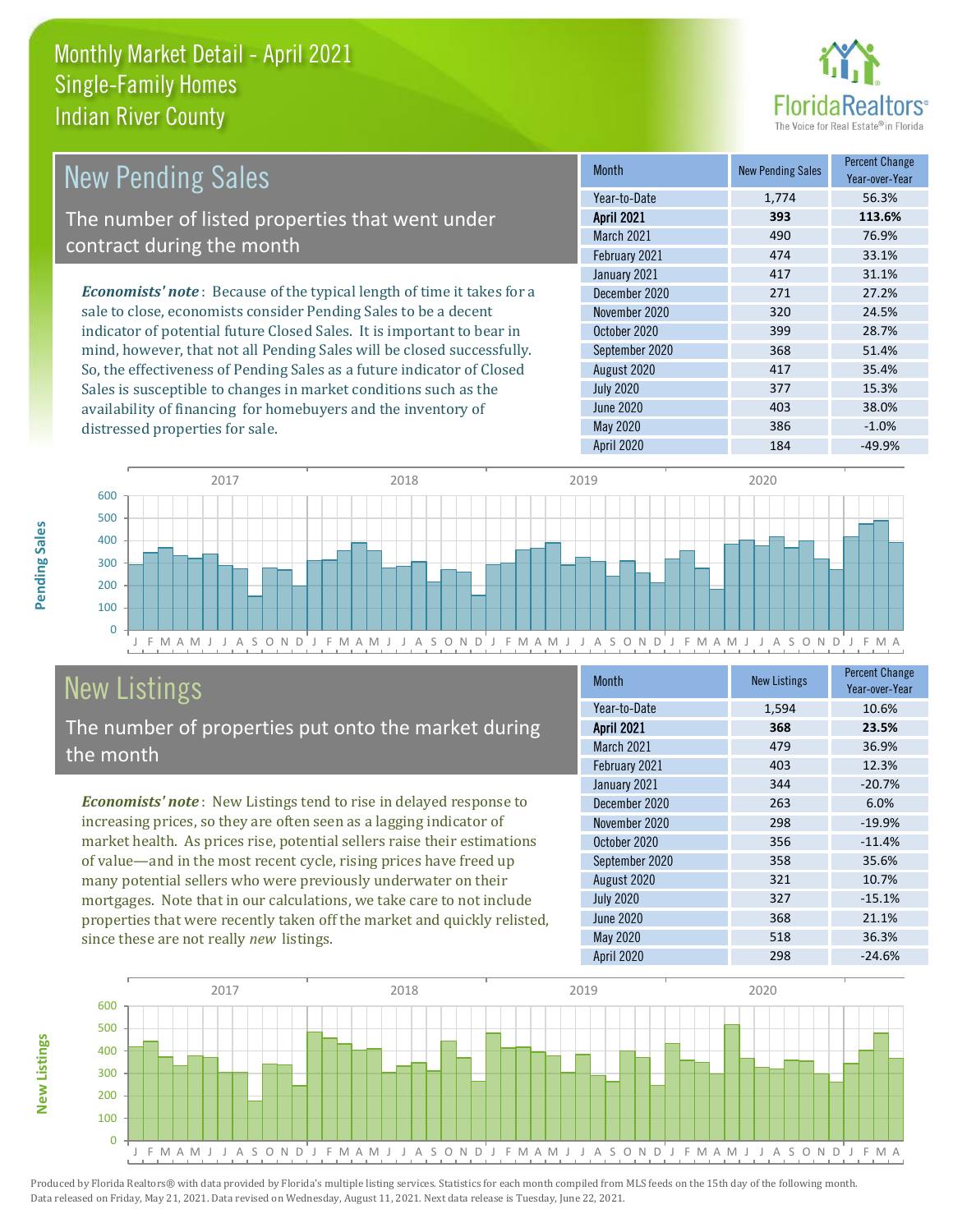

# Inventory (Active Listings)

The number of property listings active at the end of the month

*Economists' note* : There are a number of ways to define and calculate Inventory. Our method is to simply count the number of active listings on the last day of the month, and hold this number to compare with the same month the following year. Inventory rises when New Listings are outpacing the number of listings that go off-market (regardless of whether they actually sell). Likewise, it falls when New Listings aren't keeping up with the rate at which homes are going off-market.

| <b>Month</b>             | Inventory | <b>Percent Change</b><br>Year-over-Year |
|--------------------------|-----------|-----------------------------------------|
| <b>YTD (Monthly Avg)</b> | 517       | $-63.5%$                                |
| <b>April 2021</b>        | 413       | $-71.3%$                                |
| <b>March 2021</b>        | 489       | $-65.9%$                                |
| February 2021            | 545       | $-60.6%$                                |
| January 2021             | 619       | $-55.9%$                                |
| December 2020            | 692       | $-50.9%$                                |
| November 2020            | 733       | $-47.2%$                                |
| October 2020             | 774       | $-43.8%$                                |
| September 2020           | 845       | $-33.4%$                                |
| August 2020              | 885       | $-32.9%$                                |
| <b>July 2020</b>         | 1,052     | $-25.1%$                                |
| <b>June 2020</b>         | 1,151     | $-17.3%$                                |
| <b>May 2020</b>          | 1,468     | $-2.2%$                                 |
| <b>April 2020</b>        | 1,438     | $-9.5%$                                 |



### Months Supply of Inventory

An estimate of the number of months it will take to deplete the current Inventory given recent sales rates

*Economists' note* : MSI is a useful indicator of market conditions. The benchmark for a balanced market (favoring neither buyer nor seller) is 5.5 months of inventory. Anything higher is traditionally a buyers' market, and anything lower is a sellers' market. There is no single accepted way of calculating MSI. A common method is to divide current Inventory by the most recent month's Closed Sales count, but this count is a usually poor predictor of future Closed Sales due to seasonal cycles. To eliminate seasonal effects, we use the 12-month average of monthly Closed Sales instead.

| <b>Month</b>             | <b>Months Supply</b> | <b>Percent Change</b><br>Year-over-Year |
|--------------------------|----------------------|-----------------------------------------|
| <b>YTD (Monthly Avg)</b> | 1.7                  | $-66.7%$                                |
| <b>April 2021</b>        | 1.3                  | $-75.0%$                                |
| March 2021               | 1.6                  | $-68.6%$                                |
| February 2021            | 1.8                  | $-63.3%$                                |
| January 2021             | 2.1                  | $-58.0%$                                |
| December 2020            | 2.3                  | $-54.9%$                                |
| November 2020            | 2.5                  | $-50.0%$                                |
| October 2020             | 2.7                  | $-46.0%$                                |
| September 2020           | 3.1                  | $-34.0%$                                |
| August 2020              | 3.3                  | $-32.7%$                                |
| <b>July 2020</b>         | 4.0                  | $-24.5%$                                |
| <b>June 2020</b>         | 4.4                  | $-17.0%$                                |
| <b>May 2020</b>          | 5.5                  | $-3.5%$                                 |
| <b>April 2020</b>        | 5.2                  | $-13.3%$                                |

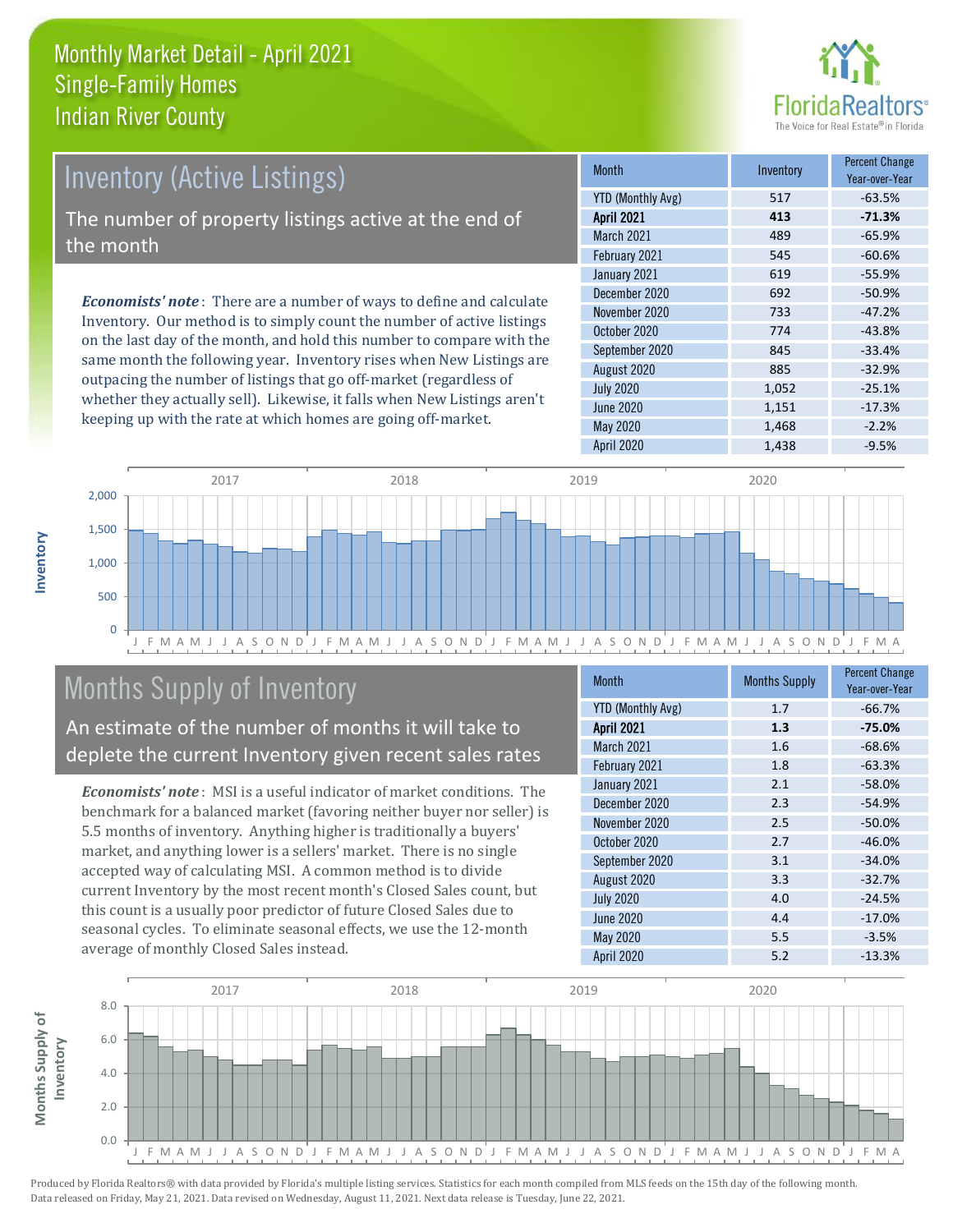

#### *Economists' note:* Closed Sales are one of the simplest—yet most important—indicators for the residential real estate market. When comparing Closed Sales across markets of different sizes, we recommend comparing the percent changes in sales rather than the number of sales. Closed Sales (and many other market metrics) are affected by seasonal cycles, so actual trends are more accurately represented by year-over-year changes (i.e. comparing a month's sales to the amount of sales in the same month in the previous year), rather than changes from one month to the next. \$1,000,000 or more 40 40 135.3% \$250,000 - \$299,999 80 105.1% \$300,000 - \$399,999 94 168.6% \$400,000 - \$599,999 60 100.0% \$600,000 - \$999,999 47 161.1% \$150,000 - \$199,999 35 -18.6% \$200,000 - \$249,999 59 15.7%  $$100,000 - $149,999$  11 10.0% Sale Price Closed Sales Percent Change Year-over-Year Less than \$50,000 0 0 -100.0%  $$50.000 - $99.999$  1 -50.0% Closed Sales by Sale Price The number of sales transactions which closed during the month



#### Median Time to Contract by Sale Price The median number of days between the listing date and contract date for all Closed Sales during the month

*Economists' note* : Like Time to Sale, Time to Contract is a measure of the length of the home selling process calculated for sales which closed during the month. The difference is that Time to Contract measures the number of days between the initial listing of a property and the signing of the contract which eventually led to the closing of the sale. When the gap between Median Time to Contract and Median Time to Sale grows, it is usually a sign of longer closing times and/or declining numbers of cash sales.

| <b>Sale Price</b>     | Median Time to<br>Contract | Percent Change<br>Year-over-Year |
|-----------------------|----------------------------|----------------------------------|
| Less than \$50,000    | (No Sales)                 | N/A                              |
| \$50,000 - \$99,999   | 8 Days                     | $-93.4%$                         |
| $$100,000 - $149,999$ | 15 Days                    | $-54.5%$                         |
| $$150,000 - $199,999$ | 13 Days                    | $-38.1%$                         |
| \$200,000 - \$249,999 | 14 Days                    | $-60.0%$                         |
| \$250,000 - \$299,999 | 10 Days                    | $-75.6%$                         |
| \$300,000 - \$399,999 | 15 Days                    | $-54.5%$                         |
| \$400,000 - \$599,999 | 9 Days                     | $-78.6%$                         |
| \$600,000 - \$999,999 | 29 Days                    | $-84.4%$                         |
| \$1,000,000 or more   | 27 Days                    | -76.9%                           |



Produced by Florida Realtors® with data provided by Florida's multiple listing services. Statistics for each month compiled from MLS feeds on the 15th day of the following month. Data released on Friday, May 21, 2021. Data revised on Wednesday, August 11, 2021. Next data release is Tuesday, June 22, 2021.

**Median Time to Contract**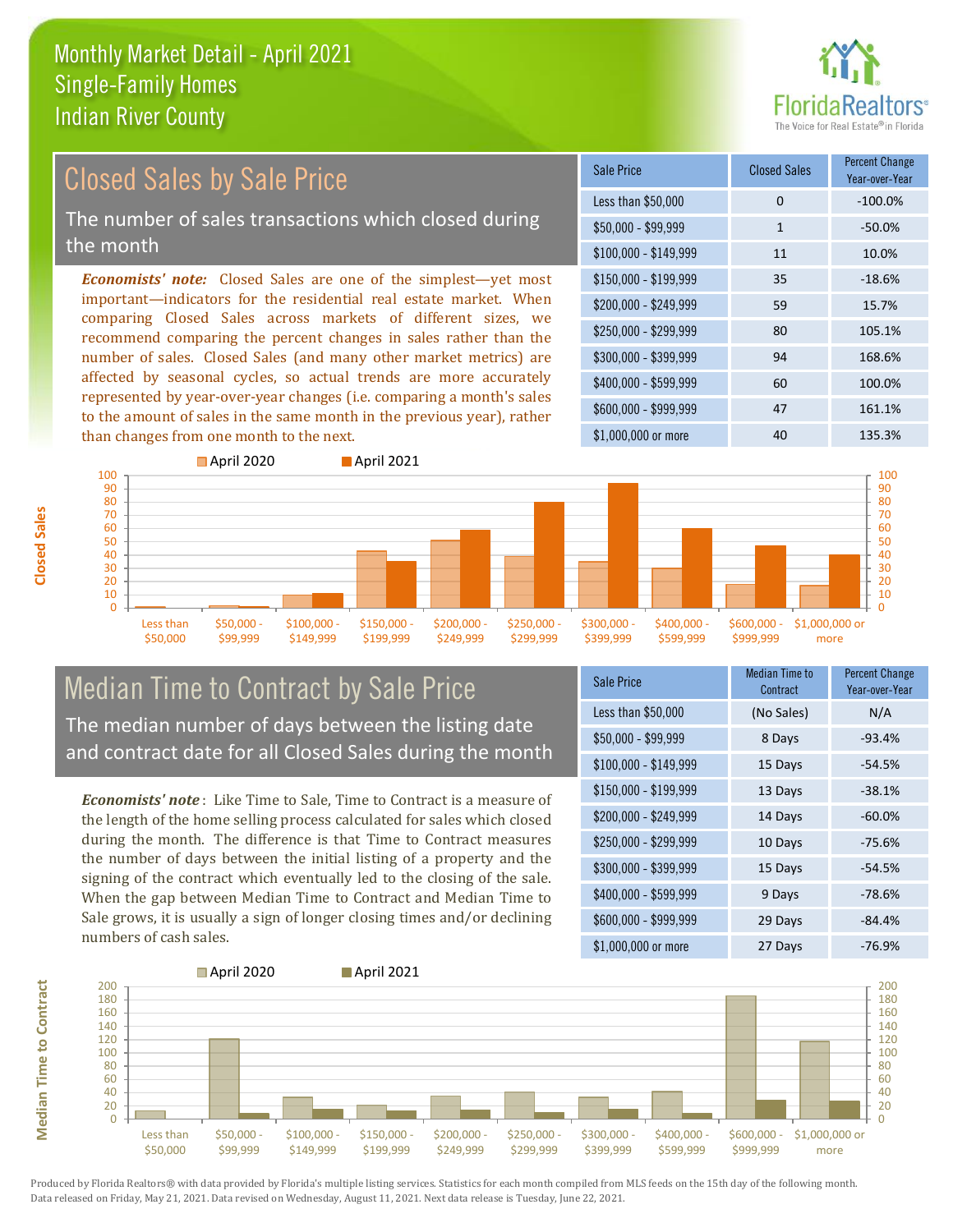

# New Listings by Initial Listing Price

The number of properties put onto the market during the month

*Economists' note:* New Listings tend to rise in delayed response to increasing prices, so they are often seen as a lagging indicator of market health. As prices rise, potential sellers raise their estimations of value—and in the most recent cycle, rising prices have freed up many potential sellers who were previously underwater on their mortgages. Note that in our calculations, we take care to not include properties that were recently taken off the market and quickly relisted, since these are not really *new* listings.

| <b>Initial Listing Price</b> | <b>New Listings</b> | <b>Percent Change</b><br>Year-over-Year |
|------------------------------|---------------------|-----------------------------------------|
| Less than \$50,000           | 0                   | N/A                                     |
| $$50,000 - $99,999$          | 0                   | $-100.0%$                               |
| $$100,000 - $149,999$        | 10                  | $-9.1%$                                 |
| $$150,000 - $199,999$        | 29                  | $-38.3%$                                |
| \$200,000 - \$249,999        | 41                  | $-26.8%$                                |
| \$250,000 - \$299,999        | 68                  | 21.4%                                   |
| \$300,000 - \$399,999        | 89                  | 61.8%                                   |
| \$400,000 - \$599,999        | 56                  | 69.7%                                   |
| \$600,000 - \$999,999        | 42                  | 133.3%                                  |
| \$1,000,000 or more          | 33                  | 57.1%                                   |



#### Inventory by Current Listing Price The number of property listings active at the end of the month

*Economists' note* : There are a number of ways to define and calculate Inventory. Our method is to simply count the number of active listings on the last day of the month, and hold this number to compare with the same month the following year. Inventory rises when New Listings are outpacing the number of listings that go off-market (regardless of whether they actually sell). Likewise, it falls when New Listings aren't keeping up with the rate at which homes are going off-market.

| <b>Current Listing Price</b> | Inventory | <b>Percent Change</b><br>Year-over-Year |
|------------------------------|-----------|-----------------------------------------|
| Less than \$50,000           | 0         | $-100.0%$                               |
| $$50,000 - $99,999$          | 0         | $-100.0%$                               |
| $$100,000 - $149,999$        | 7         | $-77.4%$                                |
| $$150,000 - $199,999$        | 36        | $-73.1%$                                |
| \$200,000 - \$249,999        | 31        | $-83.8%$                                |
| \$250,000 - \$299,999        | 58        | $-71.4%$                                |
| \$300,000 - \$399,999        | 81        | $-62.8%$                                |
| \$400,000 - \$599,999        | 49        | $-77.6%$                                |
| \$600,000 - \$999,999        | 52        | $-72.5%$                                |
| \$1,000,000 or more          | 99        | $-59.9%$                                |



Produced by Florida Realtors® with data provided by Florida's multiple listing services. Statistics for each month compiled from MLS feeds on the 15th day of the following month. Data released on Friday, May 21, 2021. Data revised on Wednesday, August 11, 2021. Next data release is Tuesday, June 22, 2021.

**Inventory**